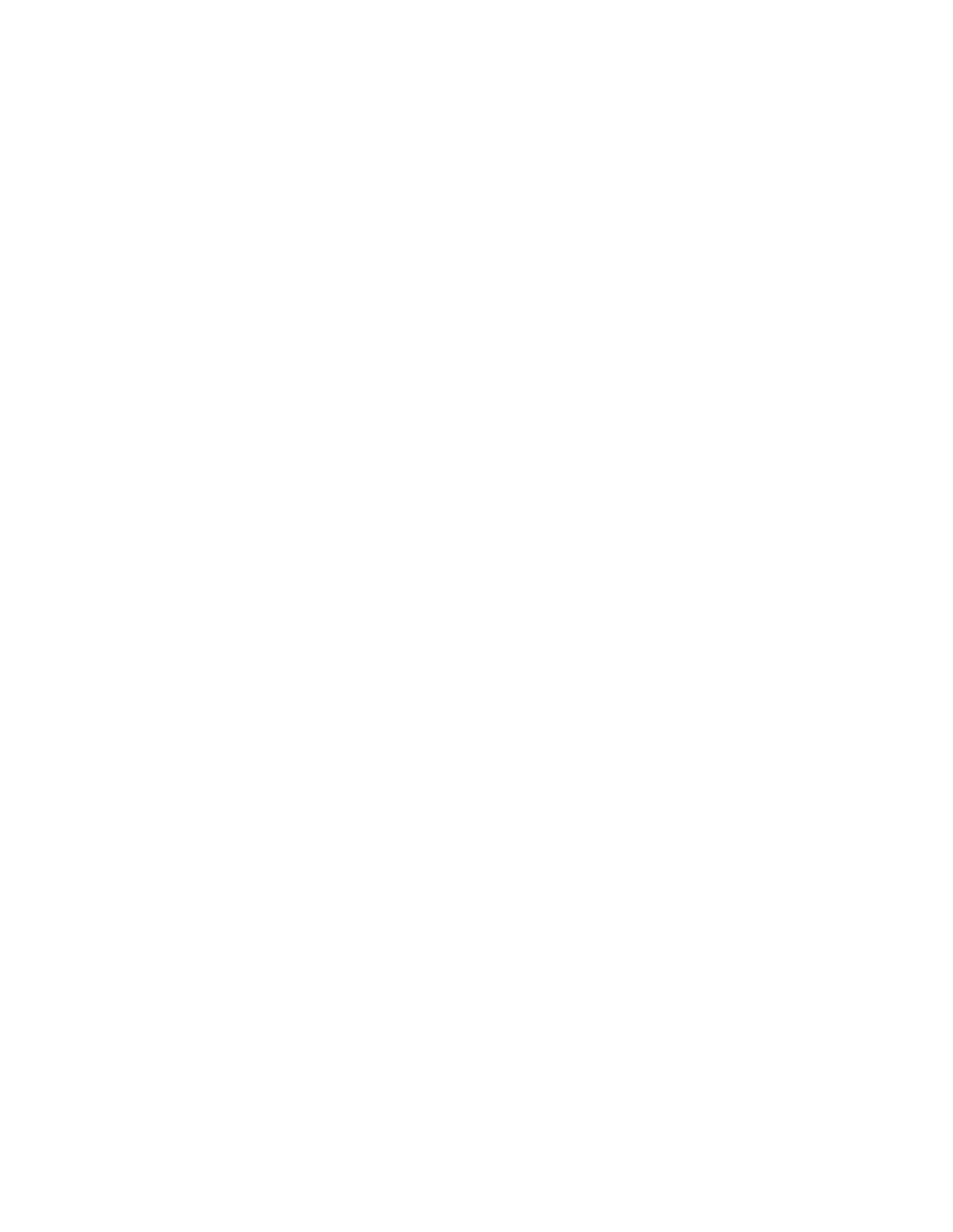# **QUESTIONS PRESENTED**

1. Does the language of Art. 1, § 8, cl. 8 of the Constitution, giving Congress "power…To promote the Progress of Science and useful Arts" impose substantive constraints on Congress's enactments under that clause?

2. Are copyright laws "categorically immune" from First Amendment scrutiny?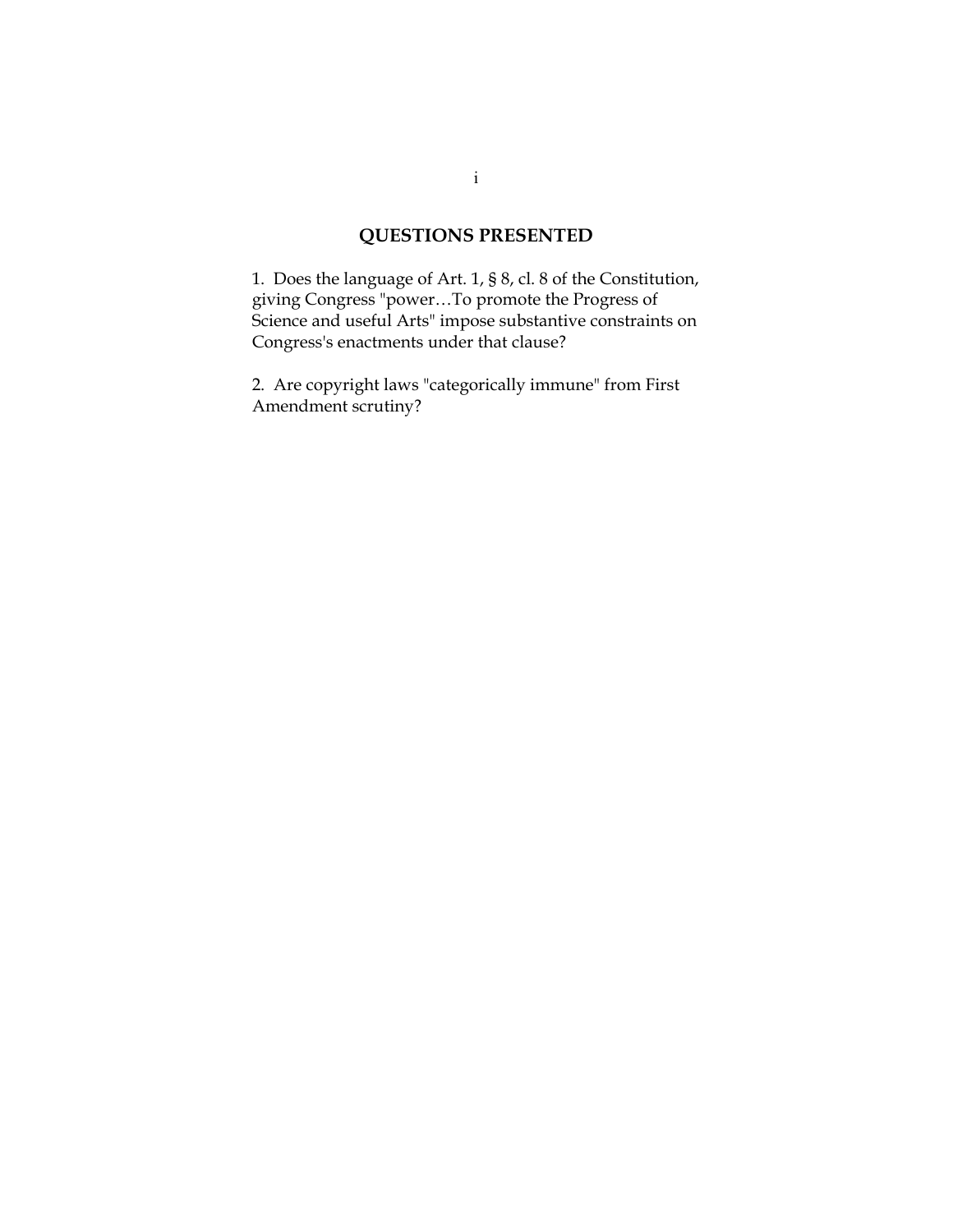## **TABLE OF CONTENTS**

| L  | Congress's Power To Enact Copyright Legislation<br>Is Constrained By The Language Of The Clause |
|----|-------------------------------------------------------------------------------------------------|
| Η. | Copyright Laws Are Not Categorically Immune<br>From First Amendment Scrutiny 8                  |
|    |                                                                                                 |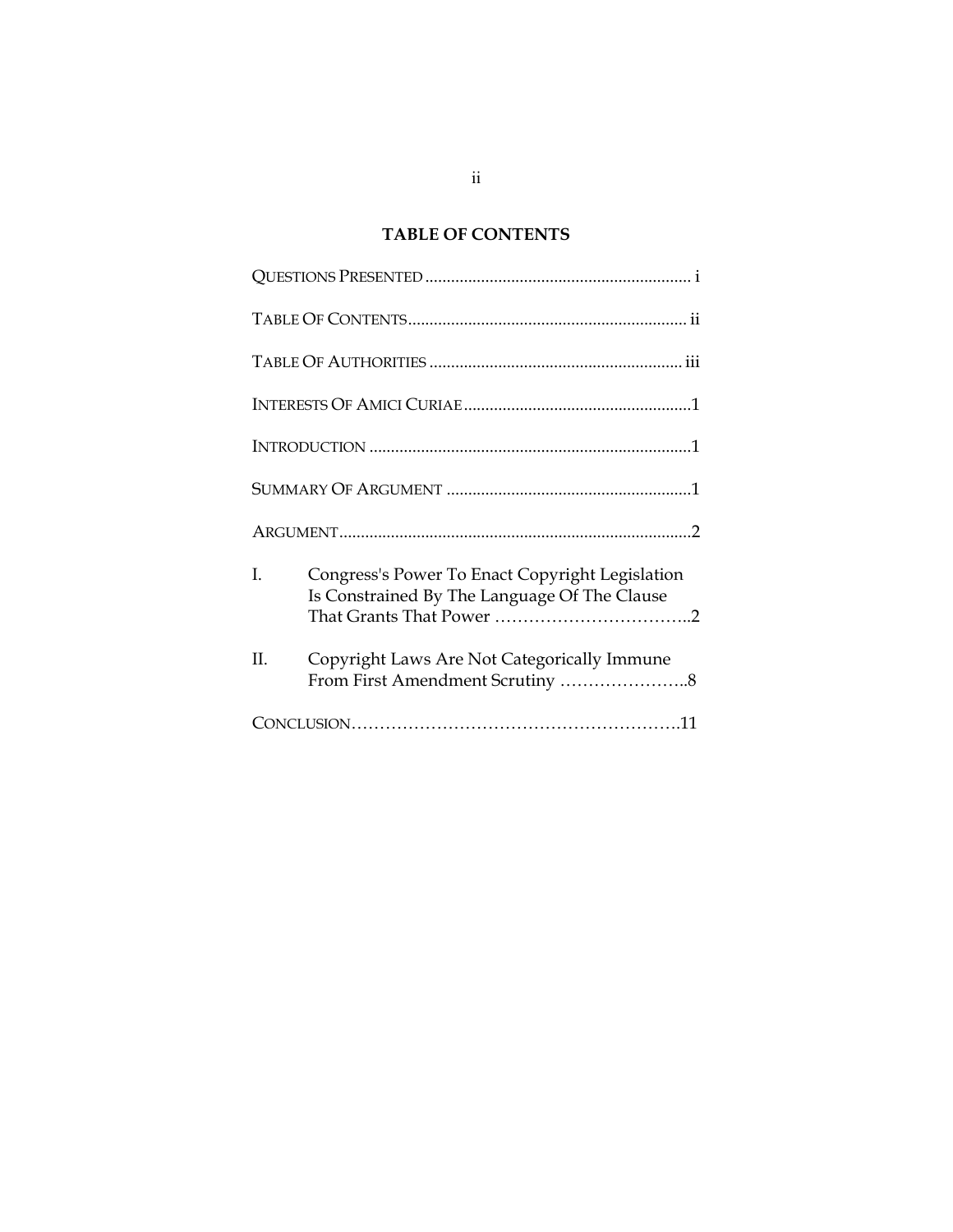## **TABLE OF AUTHORITIES**

# **Cases: Page**

| Eldred v. Reno, 239 F.3d 372 (D.C. Cir. 2001)  passim    |
|----------------------------------------------------------|
| Feist Publications, Inc. v. Rural Telephone Service Co., |
|                                                          |
| Felten v. Recording Industry Association of America      |
| Inc., No. CV-01-2669 (D. N.J., filed June 6,             |
|                                                          |
|                                                          |
| Gibbons v. Ogden, 22 U.S. (9 Wheat.) 1 (1824)4           |
| Golan v. Ashcroft, No. 01-B-1854 (D. Colo., filed        |
|                                                          |
| Graham v. John Deere, 383 U.S. 1 (1966) 5, 6, 7          |
| Harper & Row v. Nation Enterprises, 471 U.S. 539         |
|                                                          |
| Marbury v. Madison, 5 U.S. (1 Cranch) 137 (1803)4        |
| Railway Labor Executives' Ass'n v. Gibbons, 455 U.S.     |
|                                                          |
| Schnapper v. Foley, 667 F.2d 102 (D.C. Cir. 1981)4, 7    |
| Sony Corp. of America v. Universal City Studios, Inc.,   |
| 464 U.S. 417 (1984)                                      |
|                                                          |
|                                                          |
| Twentieth Century Music Corp. v. Aiken, 422 U.S. 151     |
|                                                          |
| United Video, Inc. v. FCC, 890 F.2d 1173 (D.C. Cir.      |
|                                                          |
|                                                          |
|                                                          |
| Universal City Studios, Inc. v. Reimerdes, 82 F. Supp.   |
|                                                          |
|                                                          |
|                                                          |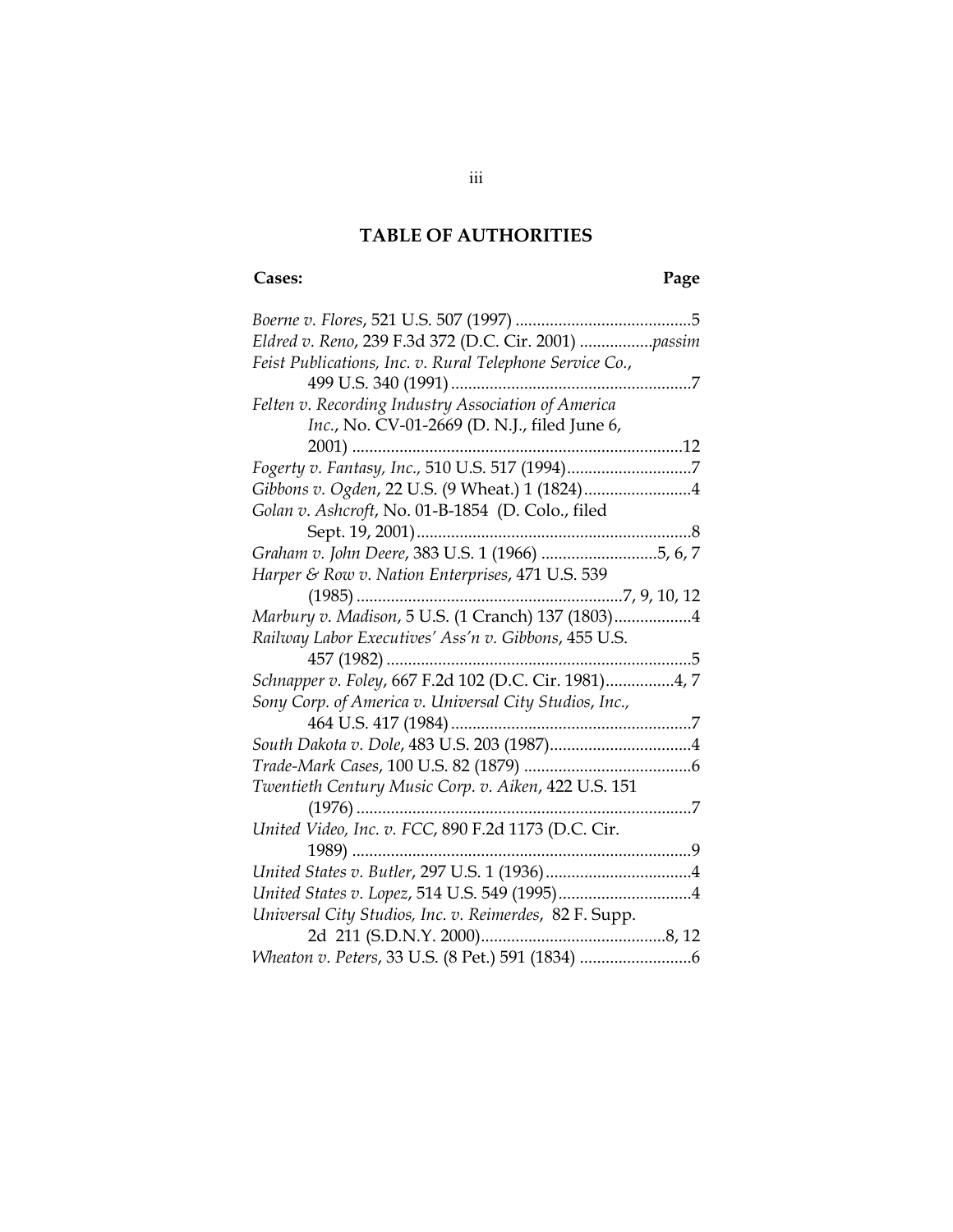## **Constitutional Provisions:**

# **Statutes and Legislative Materials:**

| Anti-counterfeiting Consumer Protection Act, Pub. L.  |
|-------------------------------------------------------|
| No. 104-153, 110 Stat. 1386, 1388 (1996)11            |
| Audio Home Recording Act, Pub. L. No. 102-563, 106    |
|                                                       |
| Computer Software Rental Amendments, Pub. L. No.      |
| 101-650, 104 Stat. 5089, 5134 (1990) 11               |
| Copyright Act of 1976 (as amended), 17 U.S.C. §§ 101  |
| et seq.                                               |
|                                                       |
|                                                       |
|                                                       |
|                                                       |
|                                                       |
|                                                       |
|                                                       |
|                                                       |
| Copyright Remedy Clarification Act, Pub. L. No. 101-  |
|                                                       |
| Copyright Renewal Act, Pub. L. No. 102-307, 106 Stat. |
|                                                       |
| Digital Millennium Copyright Act, Pub. L. No. 105-    |
|                                                       |
| Digital Performance Right in Sound Recordings Act,    |
| Pub. L. No. 104-39, 109 Stat. 336 (1995) 11           |
| Digital Theft Deterrence and Copyright Damages        |
| Improvement Act, Pub. L. No. 106-160, 113             |
|                                                       |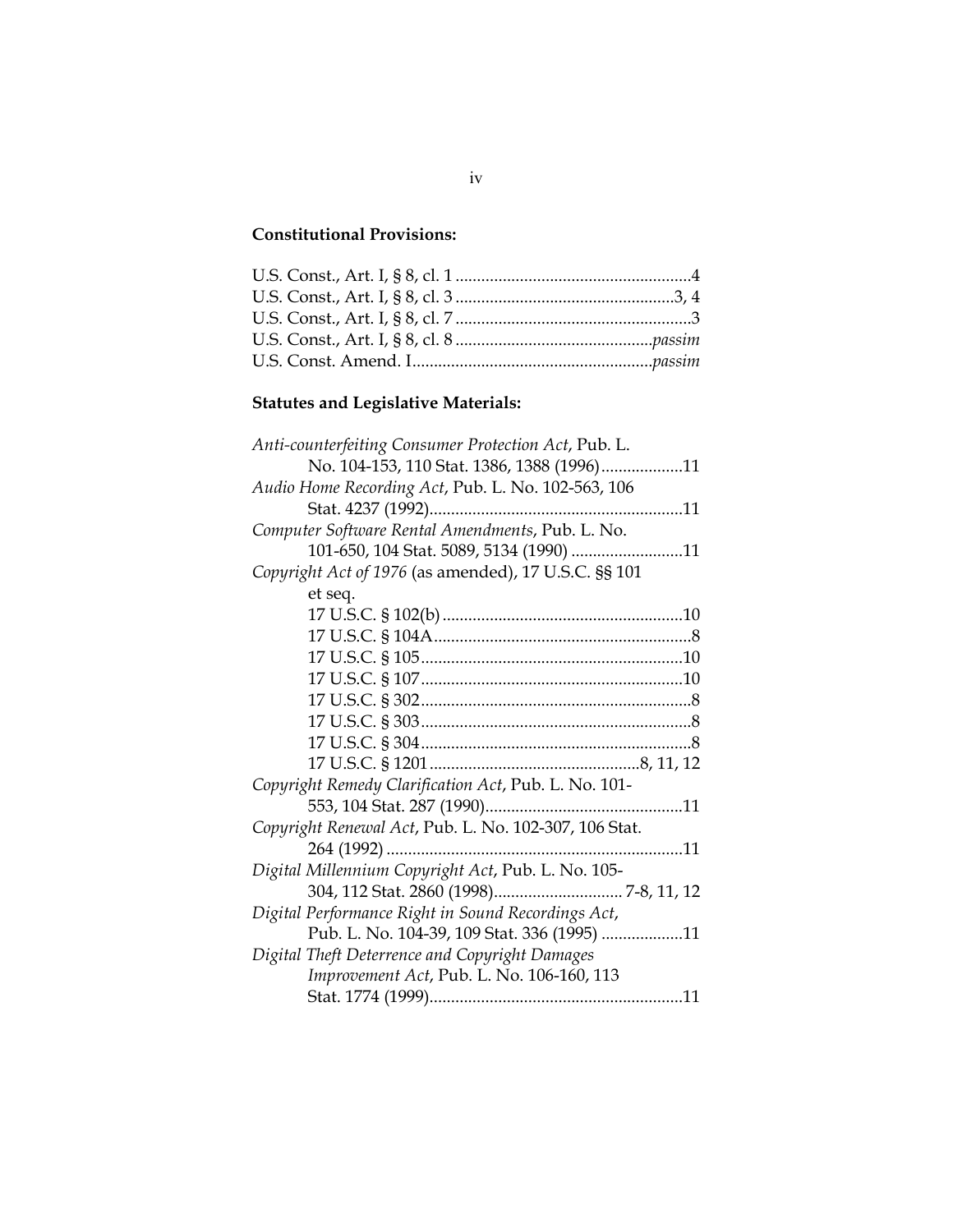| <b>Intellectual Property and Communications Omnibus</b> |                |
|---------------------------------------------------------|----------------|
| Reform Act of 1999, Pub. L. No. 106-113, 113            |                |
| Stat. 1501, 1501A-521 (1999)<br>11                      |                |
| No Electronic Theft (NET) Act, Pub. L. No. 105-147,     |                |
|                                                         |                |
| North American Free Trade Agreement Implementation      |                |
| Act, Pub. L. No. 103-182, 107 Stat. 2057, 2115          |                |
| $(1993)$ .                                              |                |
| Sonny Bono Copyright Term Extension Act, Pub. L.        |                |
| No. 105-298, 112 Stat. 2827 (1998)2, 3, 7, 8            |                |
| Uruguay Round Agreements Act, Pub. L. No. 103-465,      |                |
|                                                         |                |
| Work Made For Hire and Copyright Corrections Act of     |                |
| 2000, Pub L. No. 106-379, 114 Stat. 1444                |                |
|                                                         |                |
|                                                         |                |
| H.R. 2281, 105th Cong, 2d Sess. (1998), §§ 501-502      |                |
|                                                         |                |
| Security Systems Standards and Certification Act, 107th |                |
| Cong., 1st Sess. (Staff Working Draft, Aug. 6,          |                |
| 2001)<br>.                                              | $\overline{q}$ |
| Cyber Security: Hearing Before the House Science        |                |
| Committee, 107th Cong., 1st Sess. (October 10,          |                |
| 2001)                                                   | 9              |
|                                                         |                |

## **Other Authorities**:

| Dan Gillmor, Entertainment Control Freaks have an |  |
|---------------------------------------------------|--|
| Ally in Microsoft, SAN JOSE MERCURY NEWS          |  |
|                                                   |  |
| Neil Netanel, Locating Copyright Within the First |  |
| Amendment Skein, 54 STAN. L. REV. 1, 12-29        |  |
|                                                   |  |
|                                                   |  |
| Edward C. Waltersheid, Defining the Patent and    |  |
| Copyright Term: Term Limits and the               |  |
| Intellectual Property Clause, 7 J. INTELL. PROP.  |  |
|                                                   |  |

v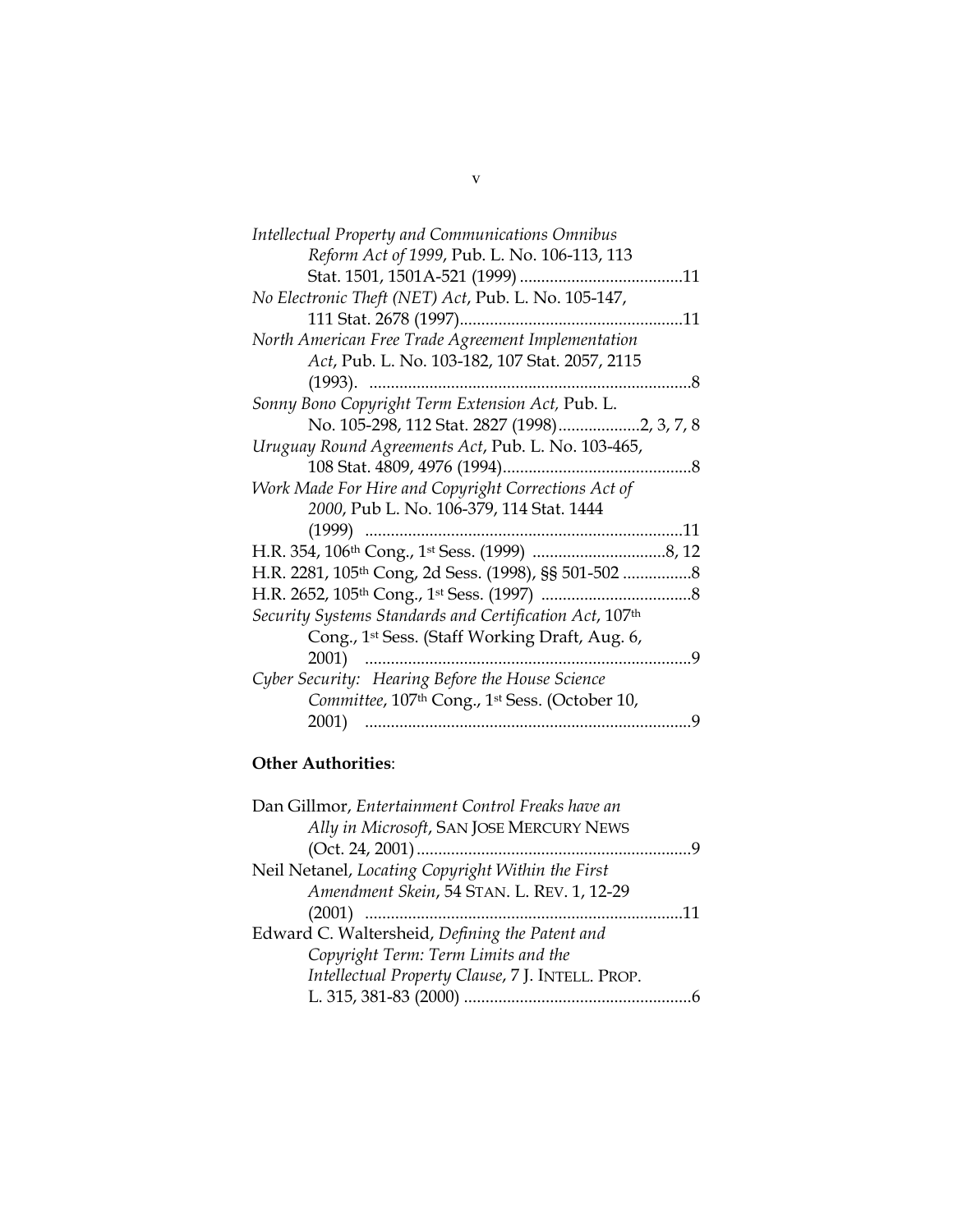*Proposed Hollings Bill on Copyright Alarms Internet Libertarians*, Washington Internet Daily (Sept. 11, 2001) ..............................................................9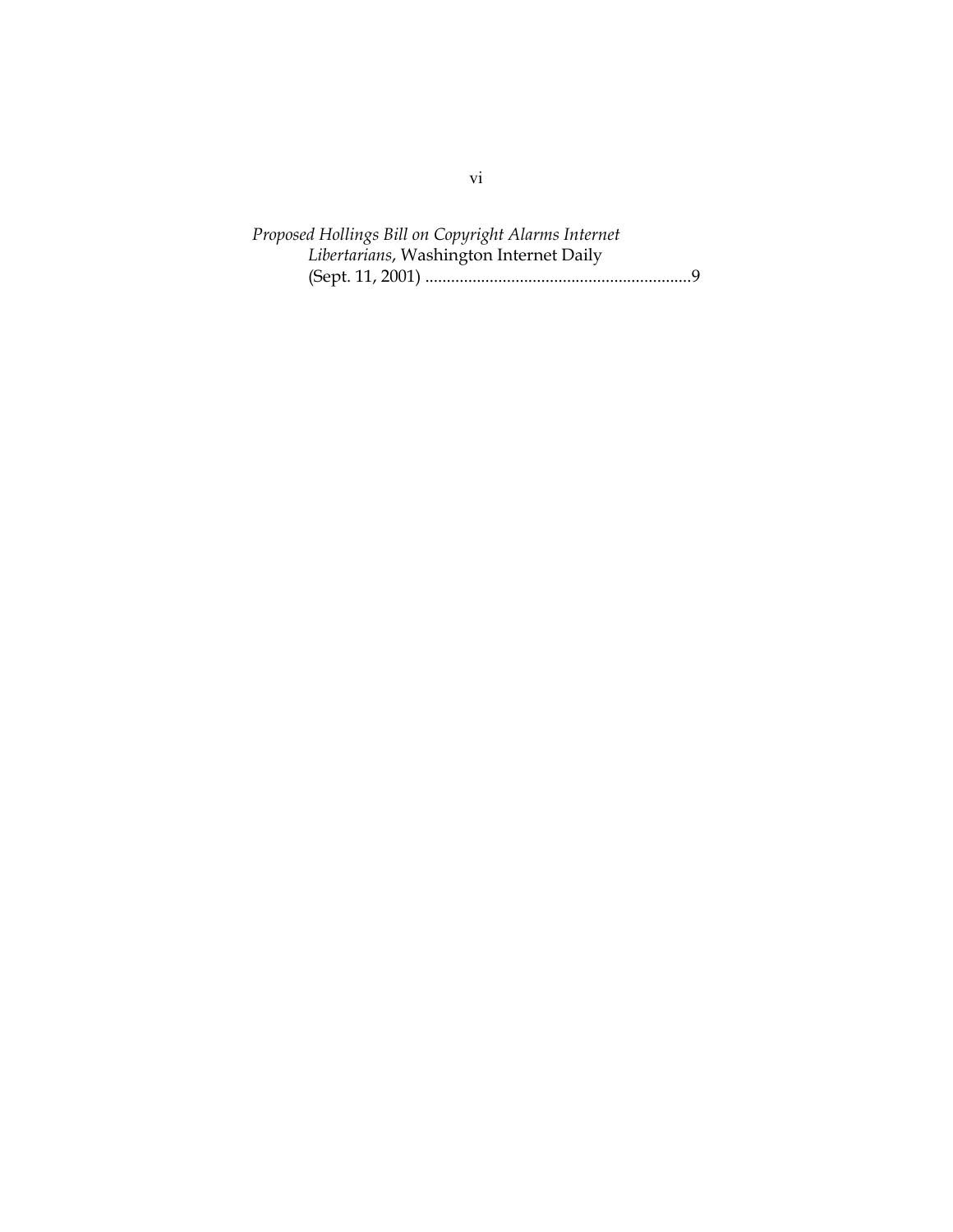#### **INTERESTS OF AMICI CURIA[E1](#page-8-0)**

This brief *amici curiae* in support of the petition is submitted pursuant to Rule 37 of the Rules of this Court. Counsel for petitioner and respondent have consented to the filing of this brief. Their consent letters have been filed with the Clerk of the Court.

 Amici are copyright law professors at American universities. Jessica Litman is Professor of Law at Wayne State University. Dennis Karjala is Professor of Law at Arizona State University. Laura N. Gasaway is the Director of the Law Library and Professor of Law at University of North Carolina. Keith Aoki is Professor at the University of Oregon School of Law. Stephen R. Barnett is Professor of Law at the University of California at Berkeley. Ann Bartow is Assistant Professor of Law at the University of South Carolina School of Law. James Boyle is Professor of Law at Duke University. Dan L. Burk is the Julius E. Davis Professor of Law at the University of Minnesota. Julie E. Cohen is Professor of Law at Georgetown University Law Center. Shubha Ghosh is Associate Professor of Law at University at Buffalo Law School, State University of New York. Paul Heald is the Allen Post Professor of Law at the University of Georgia. Lydia Pallas Loren is Associate Professor of Law at Northwestern School of Law, Lewis and Clark College. Michael J. Madison is Assistant Professor of Law at the University of Pittsburgh. Michael J. Meurer is Associate Professor of Law at Boston University School of Law. Tyler T. Ochoa is Associate Professor and Co-Director of the Center for Intellectual Property Law at Whittier Law School. L. Ray Patterson is the Pope Brock Professor of

 $\overline{a}$ 

<span id="page-8-0"></span><sup>1</sup> No counsel for a party authored this brief in whole or part, and no person or entity other than *amici curiae* made a monetary contribution to the preparation or submission of this brief.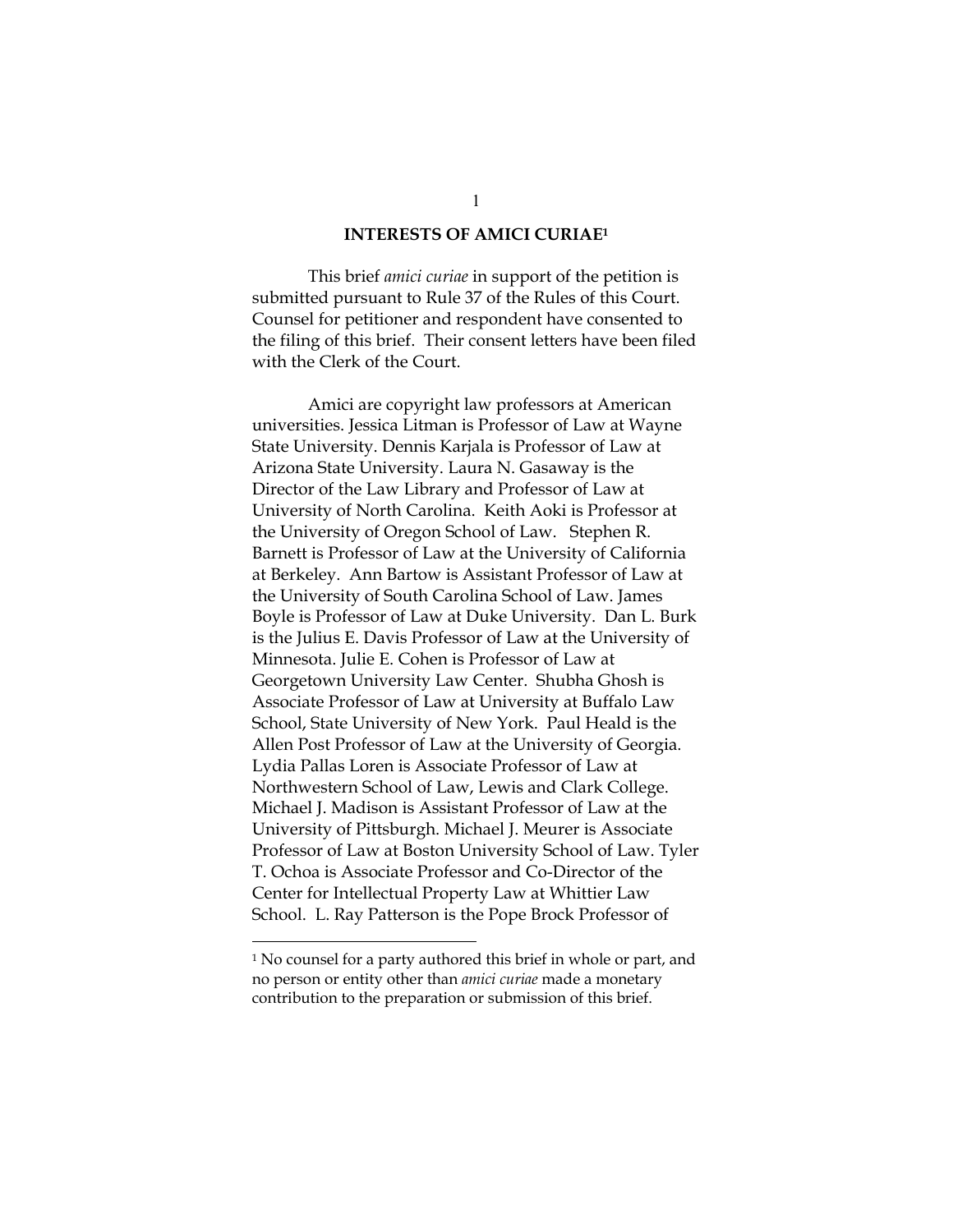Law at the University of Georgia. Malla Pollack is Visiting Associate Professor and Visiting Scholar at Northern Illinois University College of Law. R. Anthony Reese is Assistant Professor of Law at the University of Texas at Austin. Pamela Samuelson is the Chancellor's Professor of Law at the University of California at Berkeley. Alfred C. Yen is the Associate Dean for Academic Affairs and Professor of Law at Boston College Law School. Diane L. Zimmerman is Professor of Law at New York University School of Law.

Amici are deeply concerned with the integrity of copyright law and with the constitutional goals of promoting authorship and innovation and of encouraging the broad dissemination of works of authorship. They are concerned that Congress should grant rights to copyright owners in a manner that is consistent, rather than in conflict, with those goals. In their capacity as educators, amici make extensive use both of works protected by copyright and works in the public domain.

#### **INTRODUCTION**

Amici support petitioners' argument that the court of appeals erred in rejecting petitioners' challenges to the Copyright Term Extension Act based on the Copyright Clause and the First Amendment. Amici submit this brief to make the Court aware of the importance of the decision below and its potential to do significant damage in a wide range of copyright cases.

## **SUMMARY OF ARGUMENT**

The Court of Appeals for the D.C. Circuit erred in holding that the initial language of the Copyright Clause imposes no substantive limit on congressional power. In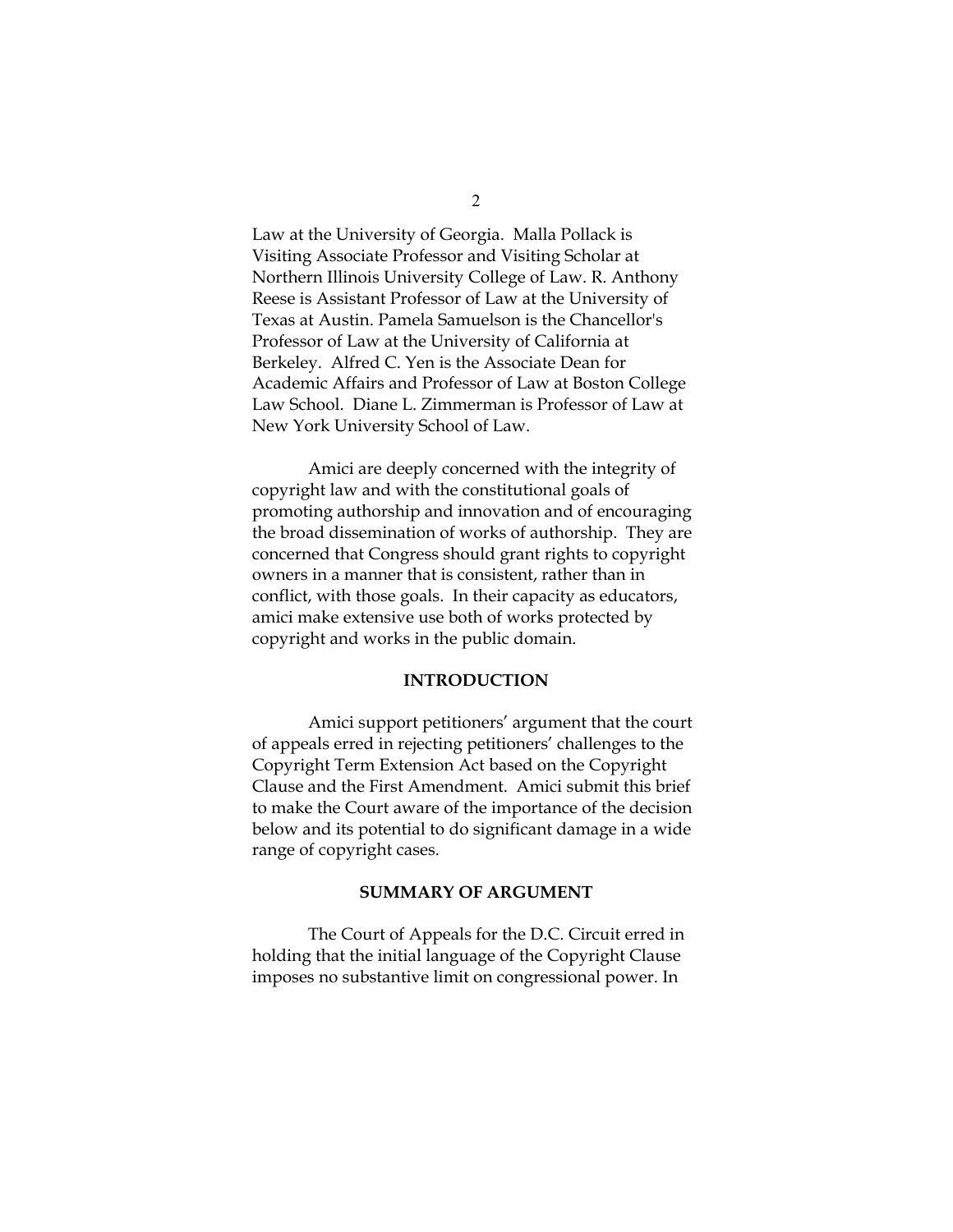reaching this result, the court of appeals ignored the decisions of this Court on the scope of the constitutional power to enact patent and copyright laws. The lower court compounded its error by concluding that copyright laws are immune from challenge under the First Amendment. If the D.C. Circuit's opinion is allowed to stand, then any law purporting to be enacted pursuant to the Copyright Clause will be insulated from constitutional limitations. Nothing in the text of the Constitution or in this Court's decisions supports such a result.

#### **ARGUMENT**

## **I. CONGRESS'S POWER TO ENACT COPYRIGHT LEGISLATION IS CONSTRAINED BY THE LANGUAGE OF THE CLAUSE THAT GRANTS THAT POWER.**

The Copyright Term Extension Act was enacted pursuant to Congress's power under the Patent and Copyright Clause, which provides:

> The Congress shall have Power . . . To promote the Progress of Science and useful Arts, by securing for limited Times to Authors and Inventors the exclusive Right to their respective Writings and Discoveries.

The Constitutional text does two things. First, it empowers Congress to enact statutes that "promote the Progress of Science and useful Arts," much as other clauses of Art. 1, § 8 empower Congress to enact statutes that "regulate Commerce . . . among the several States," or that "establish Post Offices and Post Roads." Second, it sharply limits the *means* Congress may adopt to achieve that end: Congress, in exercising this power, is limited to "securing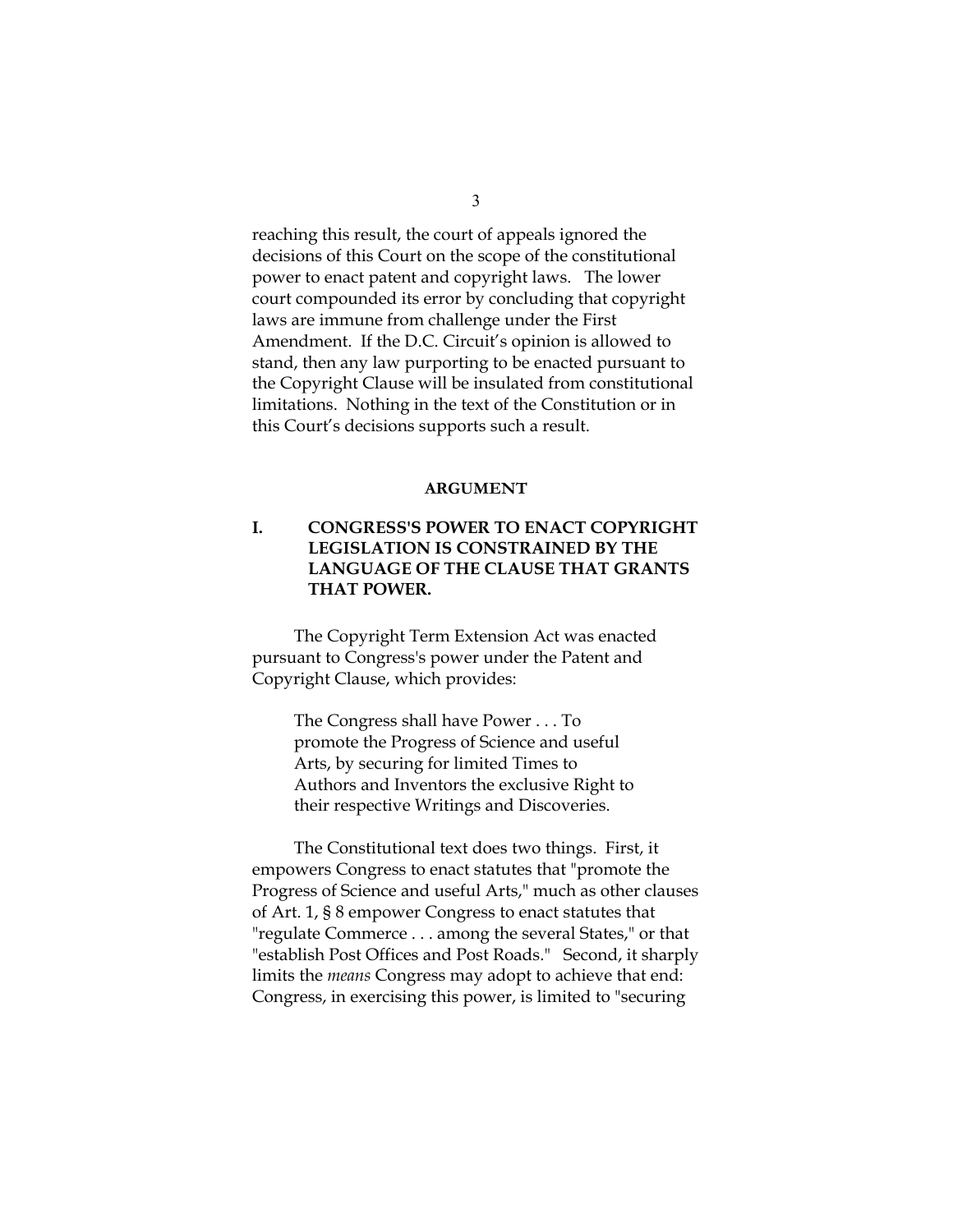for limited Times to Authors and Inventors the exclusive Right to their respective Writings and Discoveries."

In this case, the court of appeals held that the Constitutional language granting Congress the power to "promote the Progress of Science and useful Arts" is mere surplusage. According to the court of appeals, this language imposes no limit on Congress's power to enact statutes under the clause. The court of appeals gave no authority in the text of the Constitution or the opinions of this Court to support its extraordinary view. It concluded that this rule was required by its holding in *Schnapper v. Foley*, 667 F.2d 102 (D.C.Cir. 1981). *See Eldred v.* Reno, 239 F.3d 372, 378 (D.C. Cir. 2001). But this view is plainly mistaken.

It is well-settled that the Constitutional language conferring a power on Congress constrains the scope of that power. That is the very purpose of the Constitutional text: The "powers of the legislature are defined and limited; and that those limits may not be mistaken, or forgotten, the constitution is written." *Marbury v. Madison*, 5 U.S. (1 Cranch) 137, 176 (1803). In the Commerce Clause context, the Court has been clear: "limitations on the commerce power are inherent in the very language of the Commerce Clause." *United States v. Lopez*, 514 U.S. 549, 553 (1995)(discussing *Gibbons v. Ogden*, 22 U.S. (9 Wheat.) 1, 194-95 (1824)). Elsewhere, the Court has been similarly emphatic that Congress's power is "set in the clause which confers it." *United States v. Butler*, 297 U.S. 1, 66 (1936). The "language of the Constitution itself," for example, mandates that Congress exceeds its Spending Clause power "to lay and collect taxes . . . to pay the debts and provide for the common defense and general welfare," U.S. Const., Art. I, § 8, cl. 1, if its action is not in fact intended to serve the "general welfare." *South Dakota v. Dole*, 483 U.S.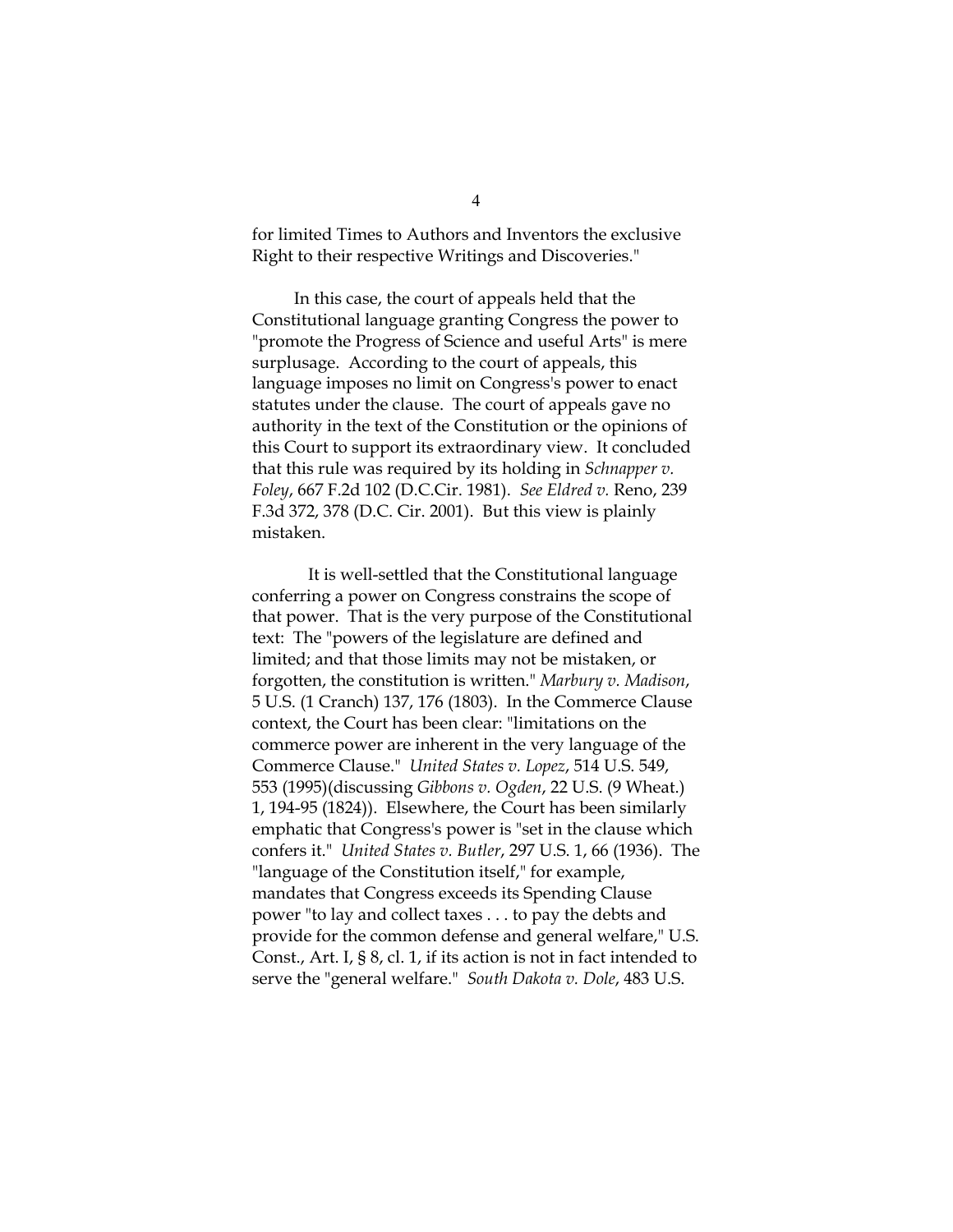203, 207 (1987). Similarly, the Court held in *Railway Labor Executives' Ass'n v. Gibbons*, 455 U.S. 457, 471 (1982), that "[t]he language of the Bankruptcy Clause," granting Congress power to "establish Uniform Laws on the subject of Bankruptcies," compelled a holding that Congress had no power to enact nonuniform bankruptcy laws. Although the Constitutional text may not be the end of the Court's analysis in assessing the scope of congressional power, it is always the beginning. *See Boerne v. Flores*, 521 U.S. 507, 519 (1997).

The Constitutional text could not be more plain that the power conferred on Congress by Art. I, § 8, cl. 8 is a "power . . . To promote the Progress of Science and useful Arts." If an enactment cannot plausibly be said to be directed toward those goals, therefore, it is outside the scope of the power. This Court expressly so held in *Graham v. John Deere*, 383 U.S. 1 (1966), in which it articulated the constitutional constraints on Congress's patent power:

> At the outset it must be remembered that the federal patent power stems from a specific constitutional provision which authorizes the Congress "To promote the Progress of ... useful Arts, by securing for limited Times to ... Inventors the exclusive Right to their ... Discoveries." Art. I, § 8, cl. 8. The clause is both a grant of power and a limitation. This qualified authority, unlike the power often exercised in the sixteenth and seventeenth centuries by the English Crown, is limited to the promotion of advances in the "useful arts." It was written against the backdrop of the practices - eventually curtailed by the Statute of Monopolies -- of the Crown in granting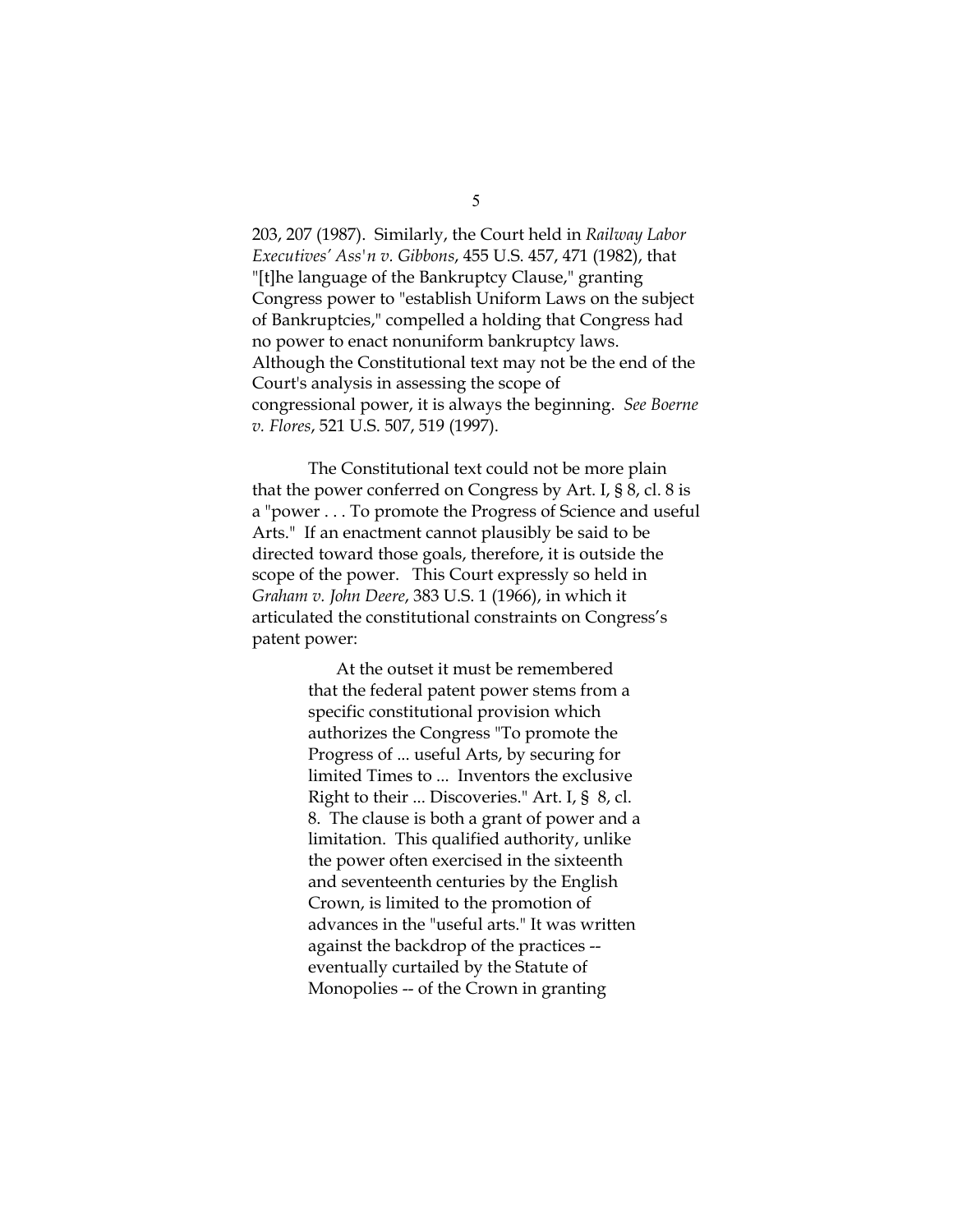monopolies to court favorites in goods or businesses which had long before been enjoyed by the public. The Congress in the exercise of the patent power may not overreach the restraints imposed by the stated constitutional purpose. Nor may it enlarge the patent monopoly without regard to the innovation, advancement or social benefit gained thereby. Moreover, Congress may not authorize the issuance of patents whose effects are to remove existent knowledge from the public domain, or to restrict free access to materials already available. Innovation, advancement, and things which add to the sum of useful knowledge are inherent requisites in a patent system which by constitutional command must "promote the Progress of ... useful Arts." This is the *standard* expressed in the Constitution and it may not be ignored.

*Graham v. John Deere*, 383 U.S. 1, 5-6 (1966) (emphasis in original; footnote and citation omitted). *See also Trade-Mark Cases*, 100 U.S. 82, 93 (1879); *Wheaton v. Peters*, 33 U.S. (8 Pet.) 591, 661 (1834)(interpreting the word "secure" in the Copyright Clause by reference to "the words and sentences with which it stands connected" and noting that the clause's application to both authors and inventors precluded finding that either had a perpetual right at common law); Edward C. Waltersheid, *Defining the Patent and Copyright Term: Term Limits and the Intellectual Property Clause*, 7 J. INTELL. PROP. L. 315, 381-83 (2000). The Court of Appeals for the D.C. Circuit failed to advance any reason that the clause granting Congress the power to enact patent and copyright laws should be read to limit Congress's power to enact patent legislation, but to impose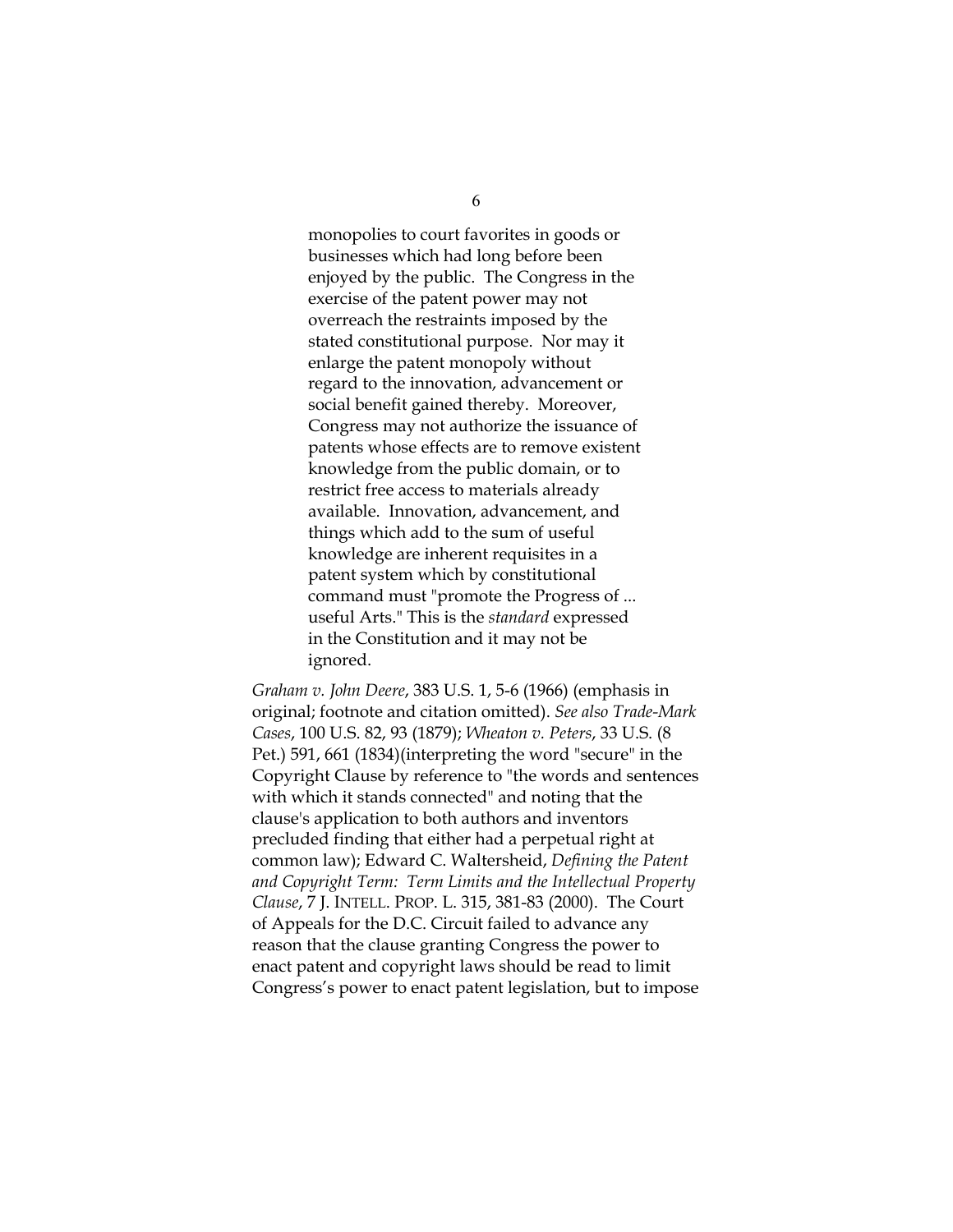no limit whatsoever on Congress's power to enact copyright legislation. Rather, the D.C. Circuit concluded that its reading of the Constitution was compelled by its earlier decision in *Schnapper v. Foley*, a decision that does not even mention this Court's opinion in *John Deere.* 

Nor would it have made sense for the court of appeals to hold that the same Constitutional language is limiting in patent cases, but meaningless in copyright cases. This Court has frequently invoked that very language in explaining the scope of the copyright laws. As this Court has repeatedly reminded lower courts, "[t]he primary objective of copyright is not to reward the labor of authors, but '[t]o promote the Progress of Science and useful Arts.'*" Feist Publications, Inc. v. Rural Telephone Service Co.*, 499 U.S. 340, 349 (1991). *See Fogerty v. Fantasy, Inc.,* 510 U.S. 517, 526-27 (1994); *Sony Corp. of America v. Universal City Studios, Inc.*, 464 U.S. 417, 428-29, 431-32 (1984); *Twentieth Century Music Corp. v. Aiken*, 422 U.S. 151, 156 (1975). *Accord Harper & Row v. Nation Enterprises*, 471 U.S. 539, 546 (1985).

This misunderstanding has implications that reach far beyond the question whether the Copyright Term Extension Act contravenes Article I, § 8, cl. 8 of the Constitution. In recent years Congress has enacted a number of innovative copyright laws that seek to extend copyright owners' control of their works. Several of these laws depart from the traditional copyright model, and arguably exceed the scope of Congress's copyright power. In 1998, for example, Congress enacted a law forbidding individuals from circumventing technological protection in order to gain unauthorized access to a protected work, regardless of whether the reason for seeking unauthorized access was to copy protected expression or to view unprotected facts, ideas, processes, systems. *See Digital*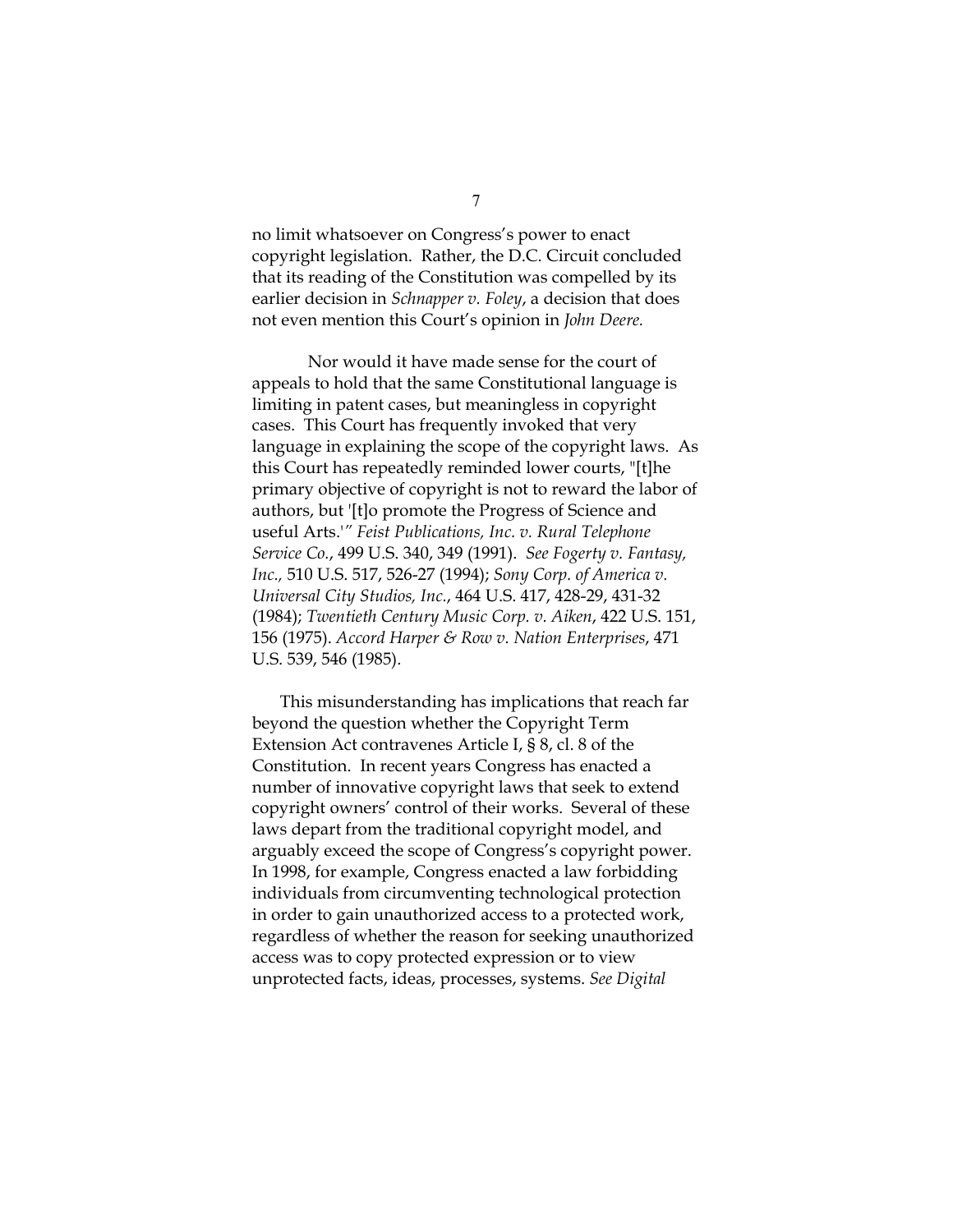*Millennium Copyright Act*, Pub. L. No. 105-304, 112 Stat. 2860, 2863 (1998), (codified as amended at 17 U.S.C. § 1201). The law, further, prohibits anyone from supplying a device or service designed to assist in circumventing technological protection. *Id.* The district court for the Southern District of New York has held that this law is not subject to the fair use privilege. *Universal City Studios, Inc. v. Reimerdes*, 82 F. Supp. 2d 211, 219 (S.D.N.Y. 2000)("If Congress had meant the fair use defense to apply to such actions, it would have said so.").

In 1993, 1994, and again in 1998, Congress enacted laws that restored copyright protection to works that had entered the public domain. *See North American Free Trade Agreement Implementation Act*, Pub. L. No. 103-182, 107 Stat. 2057, 2115 (1993); *Uruguay Round Agreements Act*, Pub. L. No. 103-465, 108 Stat. 4809, 4976 (1994), (codifed as amended at 17 U.S.C. § 104A); *Sonny Bono Copyright Term Extension Act*, Pub. L. No. 105-298, 112 Stat. 2827 (1998)(codified in 17 U.S.C. §§ 104A, 302, 303, 304). *See also Golan v. Ashcroft*, No. 01-B-1854 (D. Colo., filed Sept. 19, 2001)(challenging constitutionality of copyright restoration). Congress has considered and the House of Representatives has on three occasions passed legislation that would extend intellectual property protection under Title 17 to the factual content of collections of information. *See* H.R. 354, 106th Cong., 1st Sess. (1999); H.R. 2281, §§ 501- 502 , 105th Cong, 2d Sess. (Engrossed House Bill 1998); H.R. 2652, 105th Cong., 1st Sess. (1997).

According to news reports, Congress is currently considering legislation that would prohibit the manufacture, sale, or distribution of any computer or other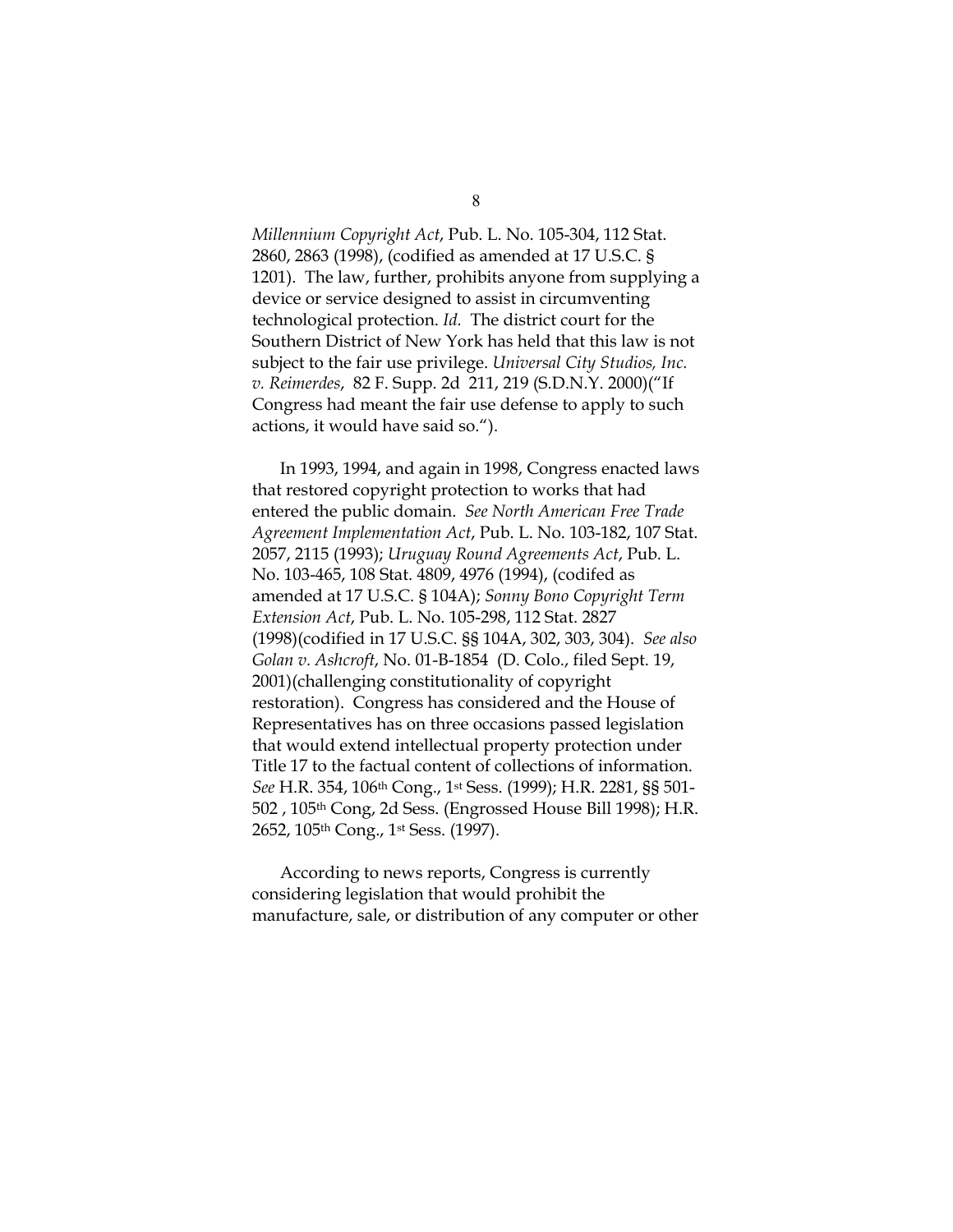digital device<sup>2</sup> unless it incorporates government-certified copyright-protection technology. *See Security Systems Standards and Certification Act* (Staff Working Draft, Aug. 6, 2001). *See, e.g*., Dan Gillmor, *Entertainment Control Freaks have an Ally in Microsoft*, San Jose Mercury News (Oct. 24, 2001); *Proposed Hollings Bill on Copyright Alarms Internet Libertarians*, Washington Internet Daily (September 11, 2001); *Cyber Security: Hearing Before the House Science Committee*, 107th Cong., 1st Sess. (October 10, 2001)(testimony of Eugene H. Spafford, Professor of Computer Science, Purdue University).

Some or all of these laws may be comfortably within the limitations of Congress's copyright power, but, under the analysis adopted by the court of appeals, that determination would never be made. Nothing in the Constitutional text or in this Court's decisions supports such a result.

## **II. COPYRIGHT LAWS ARE NOT CATEGORICALLY IMMUNE FROM FIRST AMENDMENT SCRUTINY**

The lower court's conclusion that copyright laws are never subject to First Amendment challenge compounds the gravity of its error. The court read its own earlier opinion in *United Video, Inc. v. F.C.C.*, 890 F.2d 1173 (D.C. Cir. 1989), as having held "that copyrights are categorically immune from challenges under the First

 $\overline{a}$ 

<span id="page-16-0"></span><sup>2</sup> SSSCA § 109 defines the devices subject to the prohibition to include: "any machine, device, product, software, or technology, whether or not included with or as part of some other machine, device, product, software, or technology, that is designed, marketed or used for the primary purpose of, and that is capable of, storing, retrieving, processing, performing, transmitting, receiving, or copying information in digital form."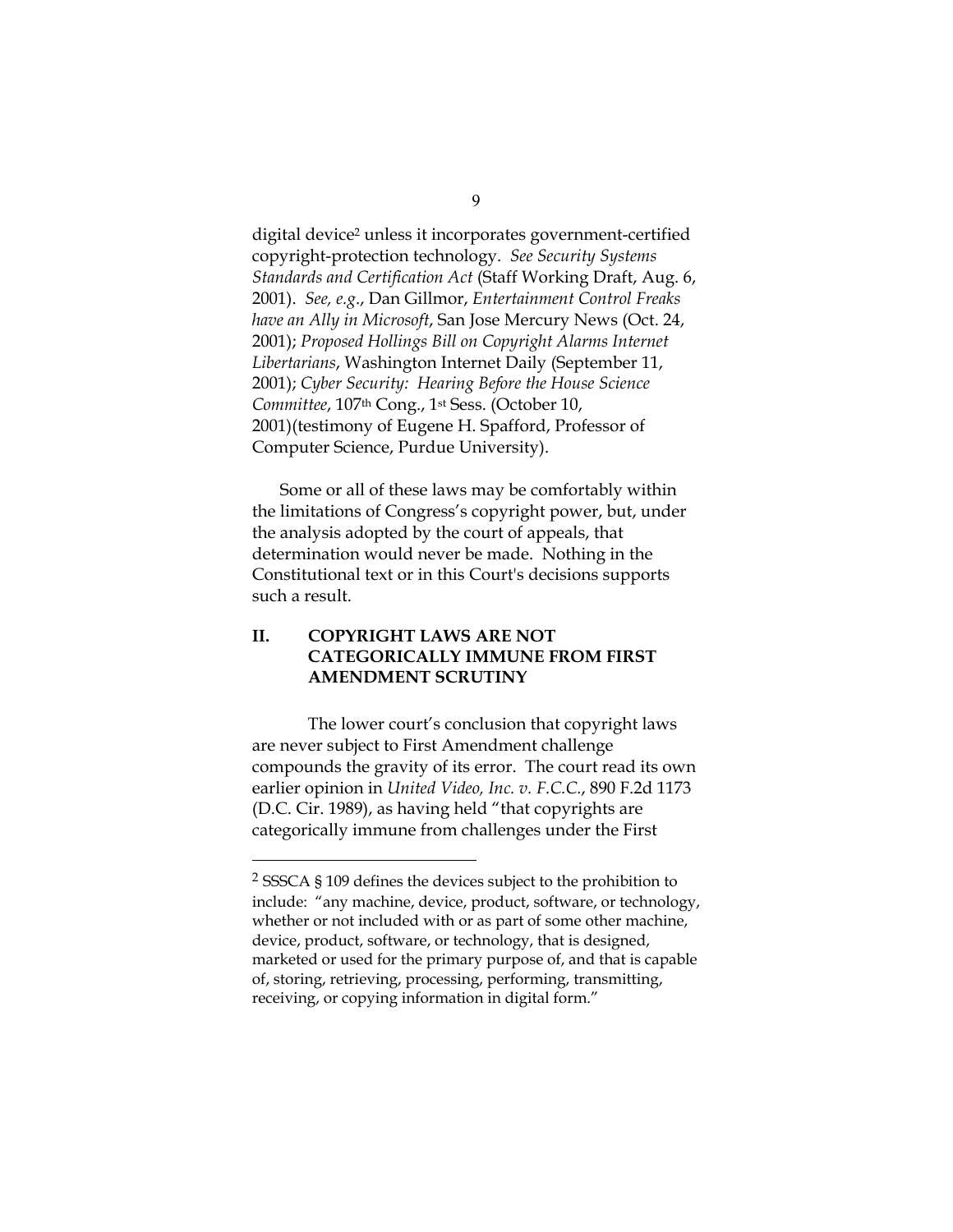Amendment." *Eldred*, 239 F.3d at 375. It concluded that that opinion, and this Court's decision in *Harper & Row v. Nation Enterprises*, 471 U.S. 539 (1985), represented "insuperable bars" to plaintiffs' First Amendment challenge, 239 F.3d at 375, or, indeed, any First Amendment challenge to any copyright law.

In *Harper & Row*, this Court rejected the claim that the First Amendment required it to recognize a special privilege to quote the protected expression of former public officials. It examined the copyright law and found that existing law amply accommodated the First Amendment interests asserted by respondent. 471 U.S. at 559-60. In view of the fact that the Framers intended copyright to be the "engine of free expression," *id*. at 558, this Court held that the idea/expression dichotomy and the privilege of fair use already embodied in the copyright statute supplied sufficient protection for First Amendment interests to obviate the need for a special public official privilege. Far from holding copyright laws immune from First Amendment scrutiny, this Court subjected the law to First Amendment scrutiny and found it fully consistent with the First Amendment's requirements. *Id*. at 555-60.

The court of appeals read *Harper & Row* to preclude First Amendment examination of copyright laws. The illogic of that view is clear. Most obviously, this Court's holding in *Harper & Row* was predicated on the existence of the idea/expression dichotomy and the fair use doctrine to accommodate the First Amendment concerns raised in that case. Were Congress to enact a law repealing or limiting sections 102(b) or 107 of the copyright statute, the teaching of *Harper & Row* is that that law would be in serious jeopardy under the First Amendment. But that is hardly the only First Amendment issue that could arise. A repeal of section 105, which withholds copyright from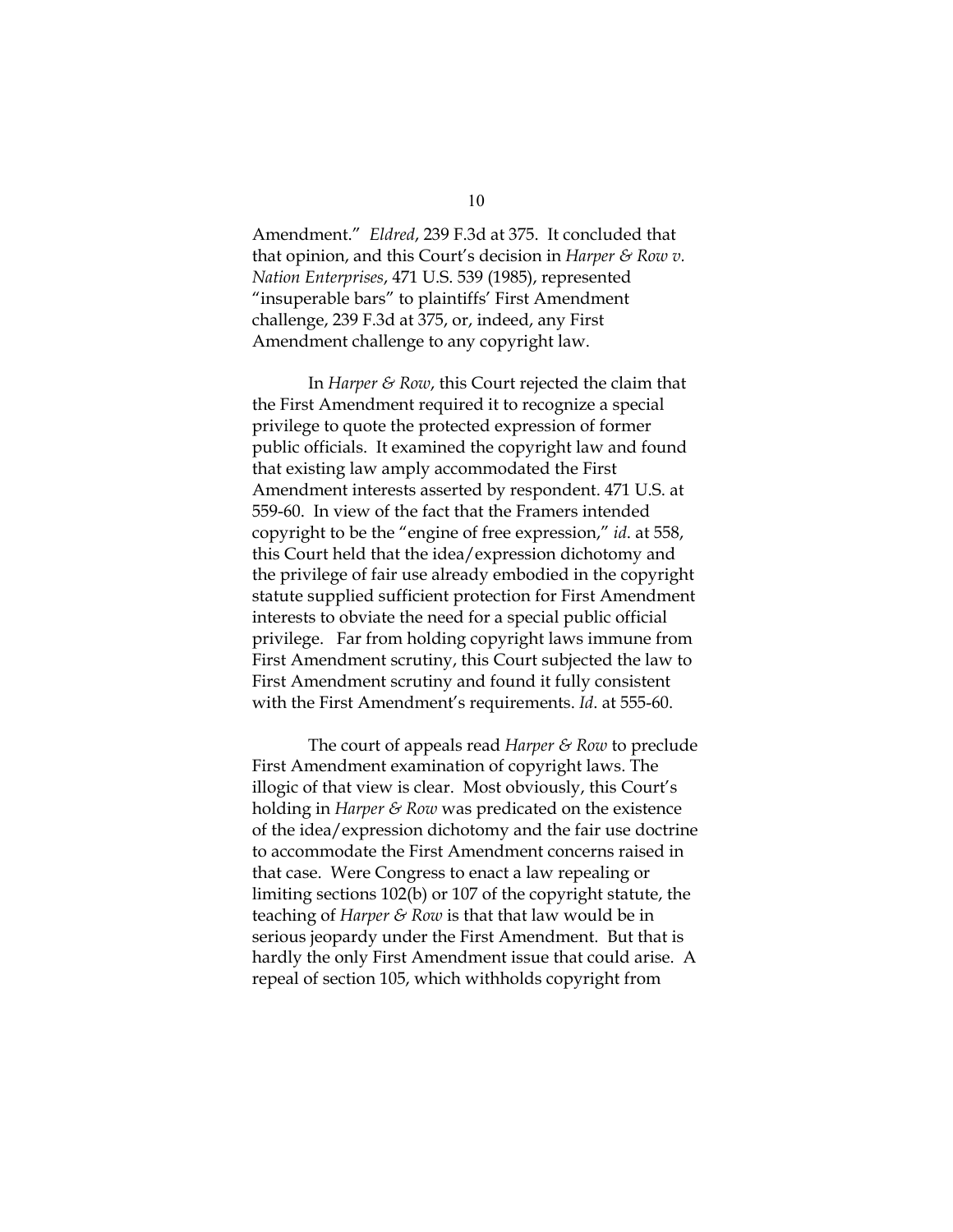government works, plainly would require First Amendment analysis. (This is not fanciful; the United States, in fact, asserts ownership of copyright in United States government works abroad.) A law withholding copyright protection from any text expressing terrorist sentiments would similarly be vulnerable to First Amendment challenge. Interpreting *Harper & Row* as creating a categorical First Amendment immunity, thus, is insupportable.

The current copyright statute has been amended repeatedly since 1985. *See Work Made For Hire and Copyright Corrections Act of 2000*, Public L. 106-379, 114 Stat. 1444 (1999); *Intellectual Property and Communications Omnibus Reform Act of 1999*, Public L. 106-113, 113 Stat. 1501, 1501A-521 (1999); *Digital Theft Deterrence and Copyright Damages Improvement Act*, Public L. 106-160, 113 Stat. 1774 (1999); *Digital Millennium Copyright Act*, Public L. 105-204, (1998); *No Electronic Theft (NET) Act*, Public L. 105-147, 111 Stat. 2678 (1997); *Anti-counterfeiting Consumer Protection Act* , Public L. 104-153, 110 Stat. 1386, 1388 (1996); *Digital Performance Right in Sound Recordings Act*, Public L. 104-39, 109 Stat. 336 (1995); *Audio Home Recording Act*, Public L. 102-563, 106 Stat. 4237 (1992); *Copyright Renewal Act*, Public L. 102-307, 106 Stat. 264 (1992); *Computer Software Rental Amendments*, Public L. 101-650, 104 Stat. 5089, 5134 (1990); *Copyright Remedy Clarification Act*, Public L. 101-553, 104 Stat. 287 (1990). It is not the same law as the law before the Court in 1985. To hold that a particular copyright statute is fully consistent with the First Amendment is a far cry from establishing that any copyright law ever enacted will always be consistent with the First Amendment. *See* Neil Netanel, *Locating Copyright Within the First Amendment Skein*, 54 Stanford L. Rev. 1, 12- 29 (2001).